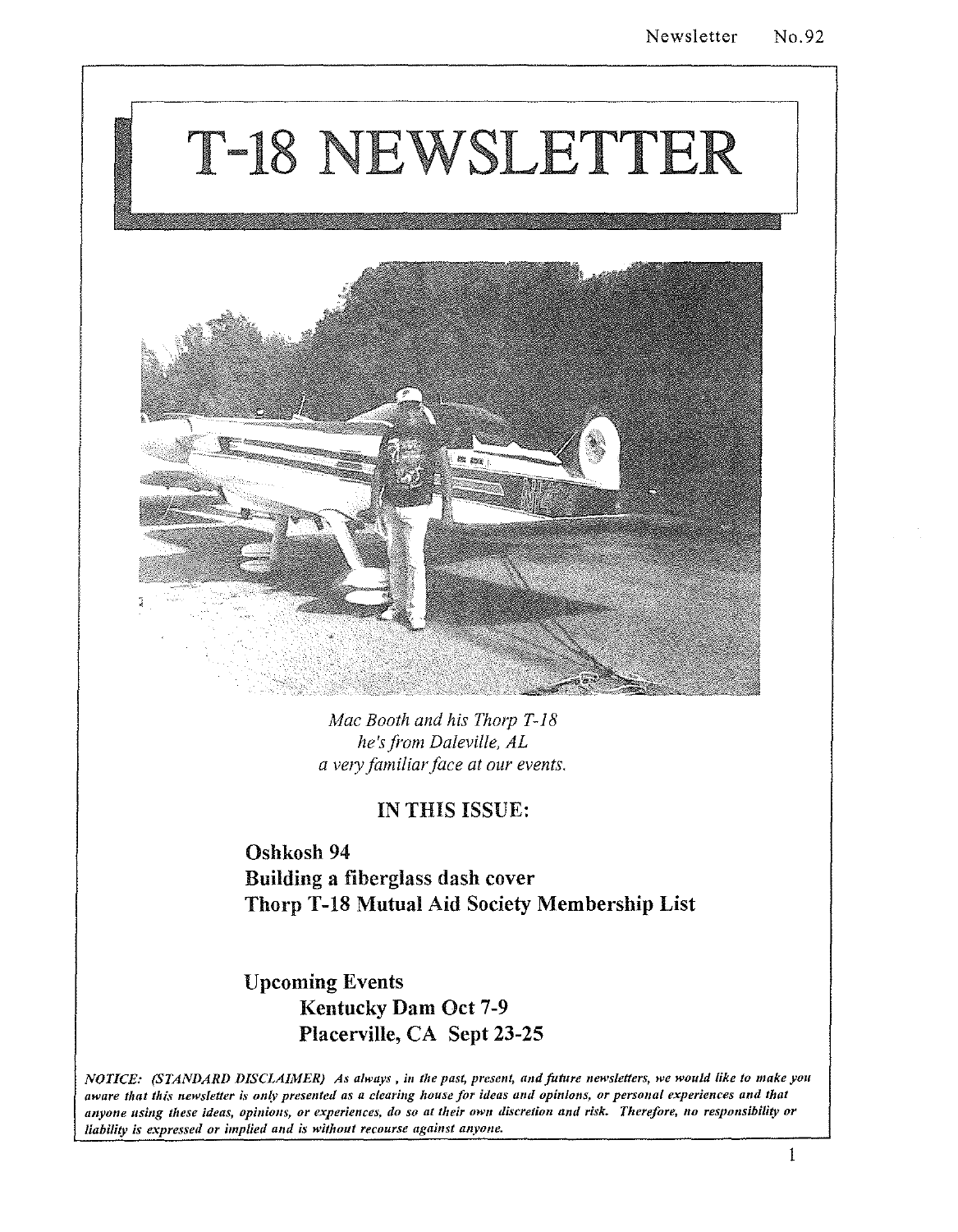

To our Members:

I've included the latest membership list in this newsletter, because, I believe that only through our sharing of knowledge and acting as mentors, for new builders, will we keep the T-18 adventure alive. Use the list to find someone that lives near you. Give him a call and ask if he is building, flying or just thinking about it. If you can, go see their project, better yet, take them for a ride in your T -18. Believe me, this will get a stalled project going again.

### Our Kentucky Dam fall gathering, October 7-

9, is nearly here. Call now and make your reservation. This event is the best time to share building and flying experiences with our new members. We have a great fellowship of old friends, and want to welcome and open our minds and cockpits to the new members wanting to learn about and build their own Thorp T-18. Drive to this event folks, even if you can't fly. We promise a great time and many opportunities to ride in a Thorp T-18.

### Sept 23-25 is the 3rd annual Placerville Fly-

In. I hope you get this newsletter in time to know about this event. I did send Hal Stephens a membership list, earlier, so he could send out a special mailing about it. Call either Hal Stephens at (408) 365-8836 or Jim Critchfield at (916) 621-1584 if you plan to attend.

Future articles for the newsletter include: Cleveland Brake Maintenance, the list of T-18 drawings, Mark Landoll's Harmonic Dampener for Lycoming Engines, and Installing a Navaid Devices Auto Pilot. We still need your atticles on building and flying the T-18, so please continue

to write and send articles.

Congratulations to Coyt Johnston of Snyder, OK he flew his T-18 for the first time. He is having a fly-in on October 22, 1994 and we are all invited. Let him know if you plan on attending. His phone number is 405-569-2895.

And finally, I didn't forget the Flying Nut Contest Winners. I promise to get the Don Taylor T-18 parts off to those of you contributing articles soon.

Rich

### Oshkosh 94

Call it Oshkosh jitters - I was not looking forward to flying into Whitman Field again, after the crazv traffic encountered on my trip last year. Being wiser, I didn't go a day early like everyone else. Instead, I waited until Thursday, the first day. Leaving Decatur, IL early, we were over Ripon in 1hr. and 45 mins with only one airplane in sight, in front of us. We had guessed correctly the field was closed except for inbound show planes. It was simply follow the railroad tracks and then a close in base to final tum. The controller had time to comment, "Good job by the Thorp". We all have to get lucky once in a while and set it smoothly on the numbers. Not like last year when our clearance to land was; "You guys just keep coming you're doing fine" and my landing wasn't crisp.

With more luck, I managed to get a parking spot near the end of a row in the general area of the long established T-18 parking. The ground crews were letting RV's take over all the central parking, therefore, pushing everyone else out of the area. With the large number ofRV's being completed, in the future, there won't be any parking for other types in the rows 9-11 area. I think we should try to rope out a couple of rows, if some of us get there early next year.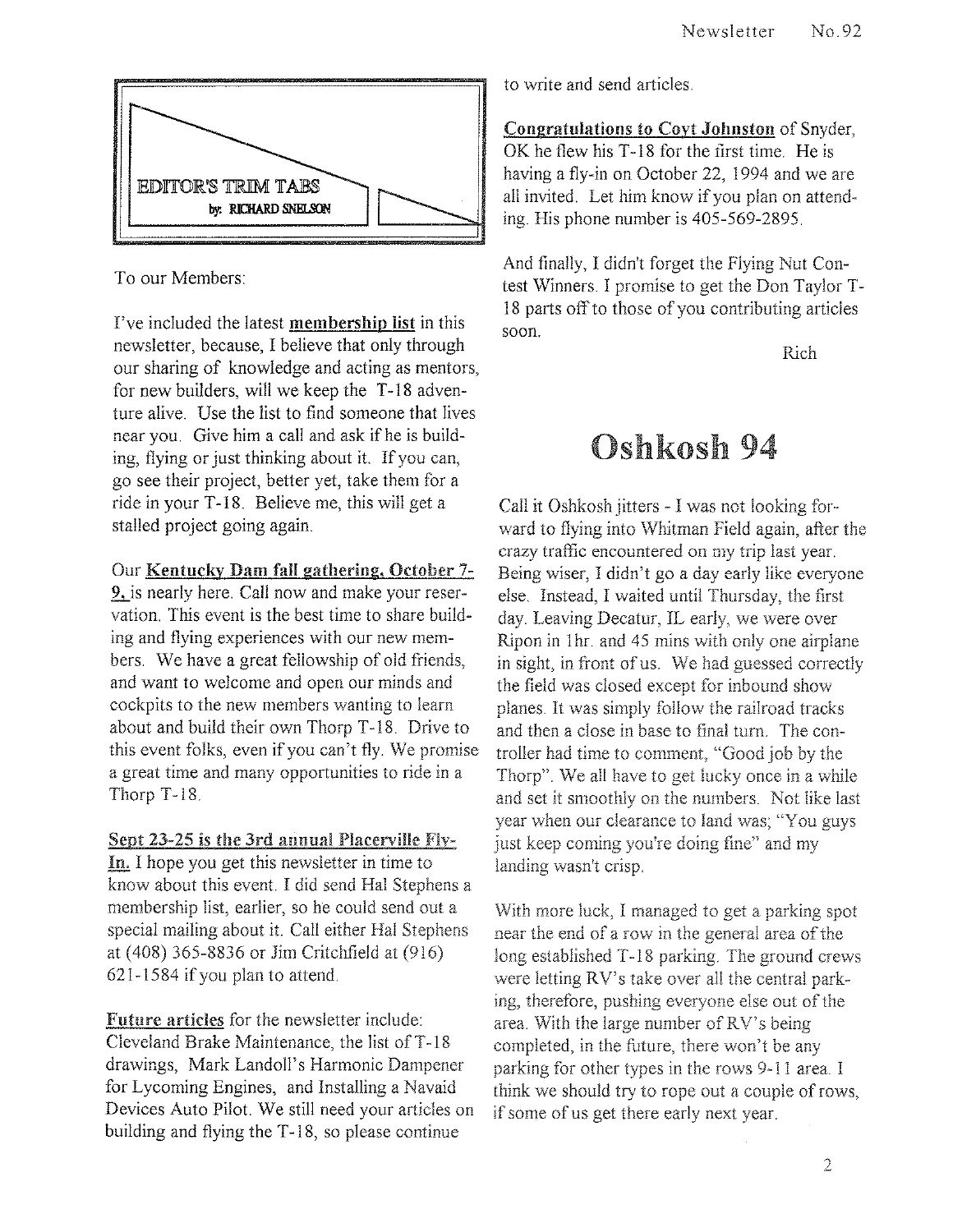I'm sure the last minute change in the forum date from Tuesday to Thursday resulted in a lot of folks missing it. I'm sorry that happened, and want to explain that, we got the call from headquarters after the newsletter was in the mail. I did like having it on Tuesday, however, since it allowed us to get the T-18 events over before the weekend. In spite of the date change, we had more than 100 people in the tent. I'm never quite sure what to discuss in YOUR FORUM. It is your forum, and you should choose the topics we cover. I've heen covering safety concerns in the past and would like to keep that a part of the agenda but need help in selecting other topics. So please send: Suggestions for the forum.

The Friday noon cookout at the Nature Center is my favorite T-18 event. It's a chance to relax and enjoy the company of a lot of old friends. We had a good crowd, a good lunch and a good time. I hope Bob Highley can get the Nature Center again next year. (By the way, we collected too much money and have a surplus toward next year's cookout.)

Our Friday's banquet attendance was good and the crowd enjoyed Lee Skillman doing his usual fine job as master of ceremonies. Thanks Lee! It was especially nice to have Dick Cavin with us at the banquet. Dick has done so very much for all of us by his contribution of writing and getting the newsletters out for so many years. The organization wouldn't be here if not for Dick's efforts. We greatly appreciate your help Dick.

Bob Highley, our T -18 owner and resident Sunn-Fun staff member, gave a talk on what it to put on a big airshow. It sounded like he needed to get back to Florida right a way, to start work on 95. Right Bob? Our second speaker, serving with short notice, was Don Pridham a member of Don Taylor's, round the world, flight crew. His talk was very interesting, but too short and left us wondering about "the rest of the story." Maybe Mr. Pridham will honor us with that next year.

Again this year, Phil Tucker of Sport Aviation furnished the Thorp T-18 awards. Four new T-18s were flow to Oshkosh 94 and won a copy of Charley-Mike-Charley the book by Clive Canning about his famous T -18 flight from Australia to Great Britian, Our congratulations to the builders; Bill Williams, Earl Ody, Harlo Mckinty and Larry Whetzel. This was really our lucky year since RoxAnne and I brought home the award for the best Thorp T-18 at Oshkosh. This award winner is chosen by the former Wright Brother's award winners and this year we had seven at the fly-in to do the selection. My thanks to those folks for awarding us this honor. I'm sure they had a hard time making a single selection from the large number of fine T -18s on the flight line. The 1994 Wright Brother's Award winners were Ron and Jane Hayes of Blue Springs, Missouri. They were in Dayton just before Oshkosh to receive the award. Congratulation to the Hayes.

The Saturday afternoon airshow brought an absolute mob to the flight line. There were too many people and lawnchairs. A few had no appreciation for the show planes. I saw folks leaning on wings and putting their feet on wheel pants. This gets my dander up real quick. I couldn't take it any longer so we pulled out before the airshow Sunday. It might have been that I really just wanted to get back to flying instead of watching others doing it. Until next year. Good building and flying.

Rich.

### Wanted

Not certain about building, buying or finishing. Will consider buying parts/plans, unfinished project or flying T-18. Please call or write. Don King, 19876 Route 52, Hopewell Jct. NY 12533. (914) 227-5084

### For Sale

Dean Cochran of Broomfield, CO is again supplying exhaust systems. Call him at (303) 466-3472 for details.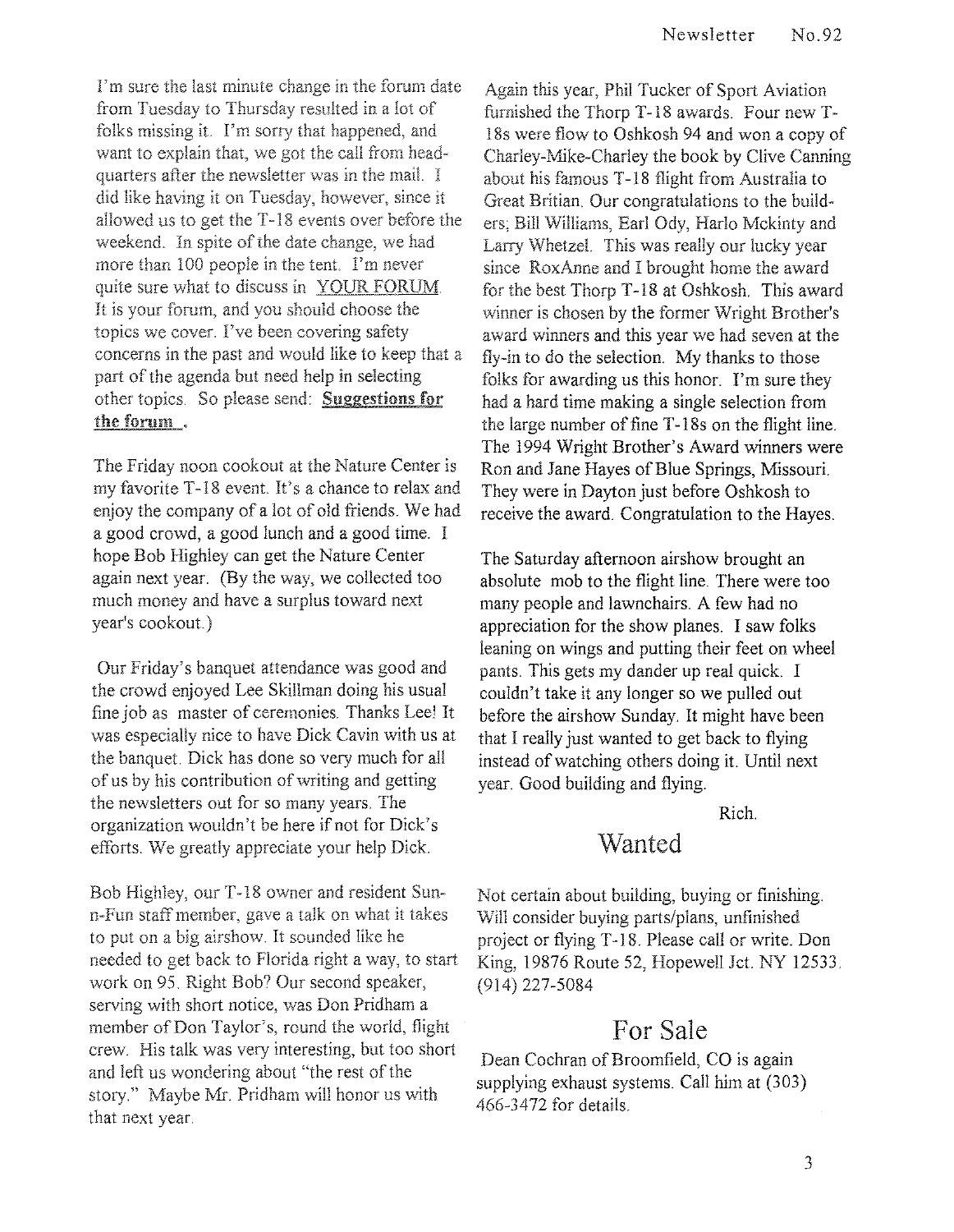## FIBERGLASS DASH COVER



Charlie Brown, a Glasair builder and hanger neighbor insisted that flying a new Thorp T-18 with a piece of black carpet draped across the dash top just wasn't to aviation standards. So with Charlie's instruction on the use of foam and fiberglass, a dash cover project for my "All Metal T-18" was started.

*Note: This article describes the steps to follow in bUilding an attractive lightweight panel top that can be used to house* instrument panel lights. Using *foam as the core material provides two safety benefits: it will crush in a crash without* cutting your head, as aluminum could, and it's an insulator so it won't short out fuses and wiring if there located at the top of vour panel.

The dash cover is designed, using a sandwich construction, and extends aft over the instrument panel to provide a glare shield for night flying. The overhang is 2 inches thick at the instrument panel, 3 inches long and tapers to a 3/4 inch rounded end. The core material for the cover is Clark Foam. It's a small cell rigid foam that can be bent into position and fixed in shape with an application of fiberglass cloth and resin. The foam is available in 1/4" thick 24x48 inch sheets from Wicks Aircraft's Supply 410 Pine St. Highland, Illinois. Their phone number is (800) 221-9425. Purchasing two sheet will give you some extra material for future projects that may come up.

Using the instrument panel top as a

pattern, cut a 3/4" plywood former to the profile of the top. A second former is then cut to match the curvature at the rear of the top cover. In the T -18 this second former matches the dash bulkhead that is under the front edge of the windshield. Space the formers apart to match the distance your instrument panel is located from the bottom of the windshield and fastened them to a work table using drywall screws (Fig I). To stabilize the mock-up add two spacers between the formers flush with their tops.

Four pieces of foam are then cut to extend across the width of the instrument panel former and to build up the tapered panel lip. Each one is increased in width by I inch. The

first should be 3" wide x 34" long, the second 4" inches etc. to 6". Using a hot glue gun fasten the  $3"$ wide strip to the instrument panel former letting it extend out about 3/ 4". Just put 3 to 4 spots of glue across the top, so it won't be difficult to remove the top assembly from the former later. The 4" wide foam is glued on top of the previous piece and extends 3/4" out over the edge of it. Use more glue here as we want the two pieces to stay together permenately. Continue the process for the other two foam pieces building up the front edge height and sloping profile.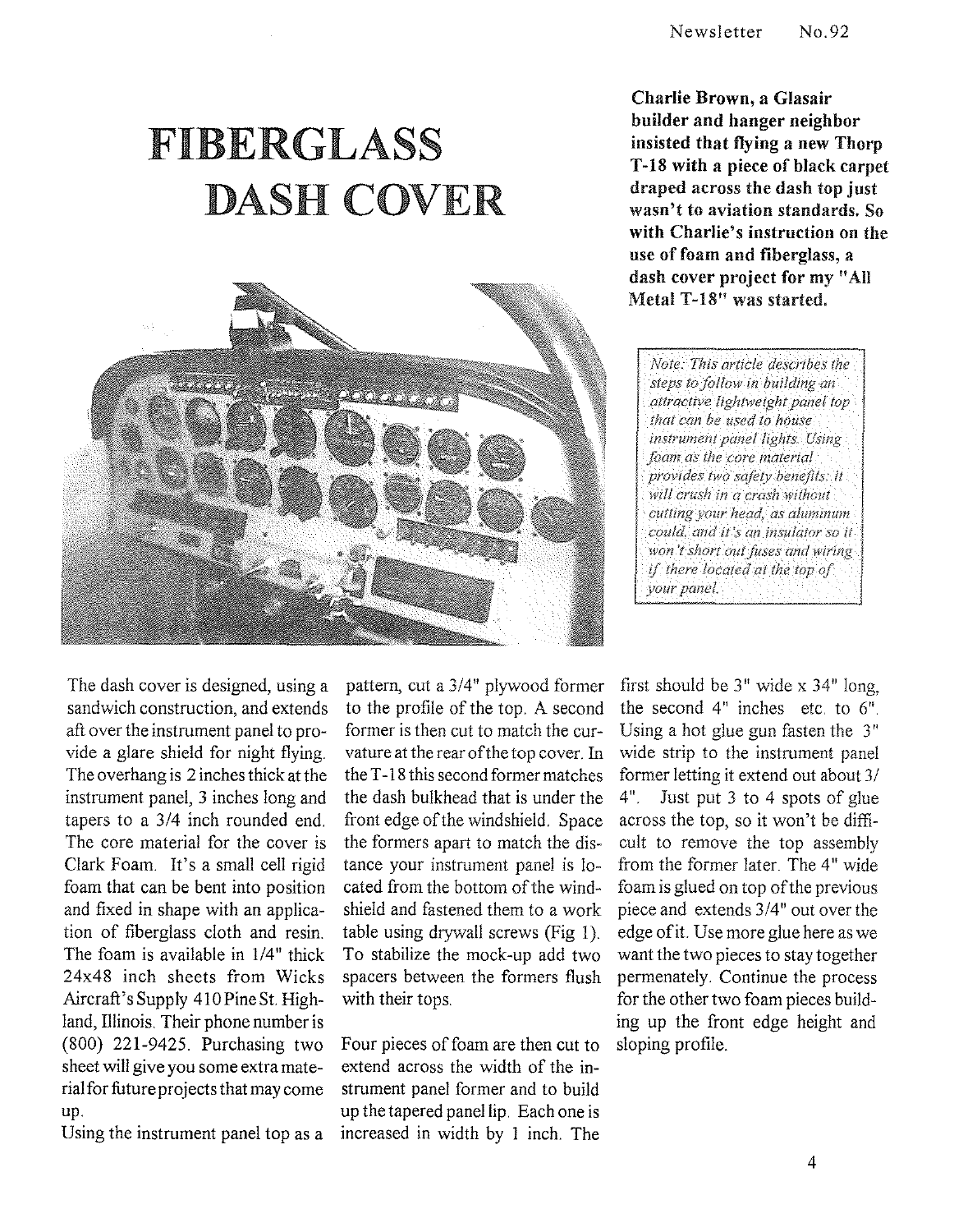

A single piece of  $1/4$ " foam is then used to cover the build up and extend to the windshield former. But first it' s necessary to profile the sides of the build up for the top to lie in place without gaps. Fig. #2 shows the panel side profile after the pieces are attached and cut to shape. Using a sharp knife do the rough profile shaping and then finish with a rasp or Stanley Surform Plane. Test fit the top cover sheet as you proceed with the trimming. If you're satisfied with the fit, hot glue the top in place. Cut one more strip of foam 3/4" wide and glue it to the top front edge ofthe whole assembly. Using a rasp or sandpaper round this piece over on the front and back edges. Don't trim the top cover at this time as it will be done after the assembly is removed from the formers before it is covered.

The next step is to seal and fix the foam shape by applying fiberglass and resin to the top. First a coat of either Polyester or Epoxy Resin is applied to the top surface. After it

cures knock off any rough spots with sandpaper and cut a piece of fiber glass cloth to extend from the back edge of the 3/4" inch rounded strip to the windshield end of the paneL Trying to get the cloth to lay down over the 3/4" front edge and across the flat top at the same time is impossible and isn't needed anyway so don't bother. Wet the surface of the top with the resin and lay the cloth in place. Brush on additional resin as needed to fully wet the fiberglass. Allow the assembly to cure

over night and then remove it from the forms, being careful not to tear it at the glue spots.

Using a rasp shape the profile of the underneath front edge to a nice taper and round the front edge. The material

is soft and will shape easily. I have a compass hanging down from the windshield center post right into the dash top center. So an addition cut out was necessary in the top to allow for the compass. Again coat the cutout with resin to seal it. Complete the fiberglass foam sandwich by painting the underside and edges with resin. You won't need any glass cloth here as the assembly is strong and will hold its shape without it.

Before covering the top trim and fit the cover to the airplane. Since my instrument panel is supported at the top by two shock mounted brackets in just the right location, and the top is very light, two long # 8 screws through the top into two Rivnuts in the brackets will hold it in place. Just let it float at the back. It should just extend up to and under the windshield flange without touching it.

To cover the top use a non-reflective naugahyde for the front edge. Start by gluing (3M Upholstery



Figure # 2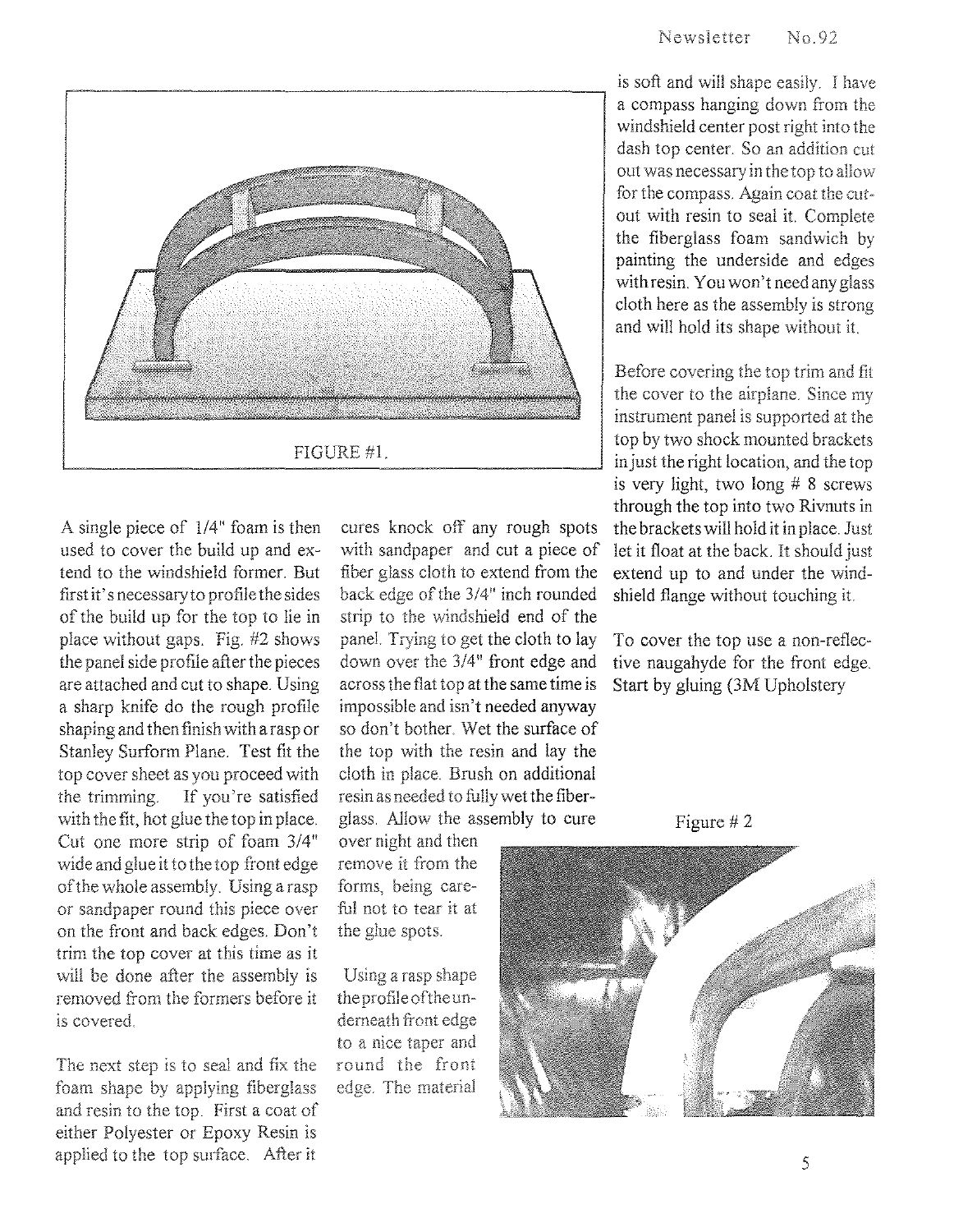Cement) and stapling one edge of ter. Working carefully the material<br>the material across the top just be-<br>will stretch and cover the edge withthe material across the top just behind the 3/4" strip, A heavy duty out any wrinkles, Cut around the hardware store stapler is best for compass cut out and cover it sepathis, Starting at the center the mate- rately, To complete the top covering rial is stretched over the front edge glue on a non-reflective carpet or and over the tapered bottom front. upholstery material. Pull it tight at the center and glue and staple it working out from the cen- My thanks to Charlie Brown for

the idea and method used to make a light weight good looking dash cover for my all most all metal Thorp T-18. By changing the shape and size of the forms this dash cover method should work for any aircraft type. Good luck!



2- Sheets of Clark Foam 24x48 4 Sq ft of fiberglass cloth 3 ozs, of resin 10" x 40" of black carpet 10" by 48" of black Naugahyde for the front edge Mounting hardware

Jig saw or bandsaw Sharp knife file or rasp sandpaper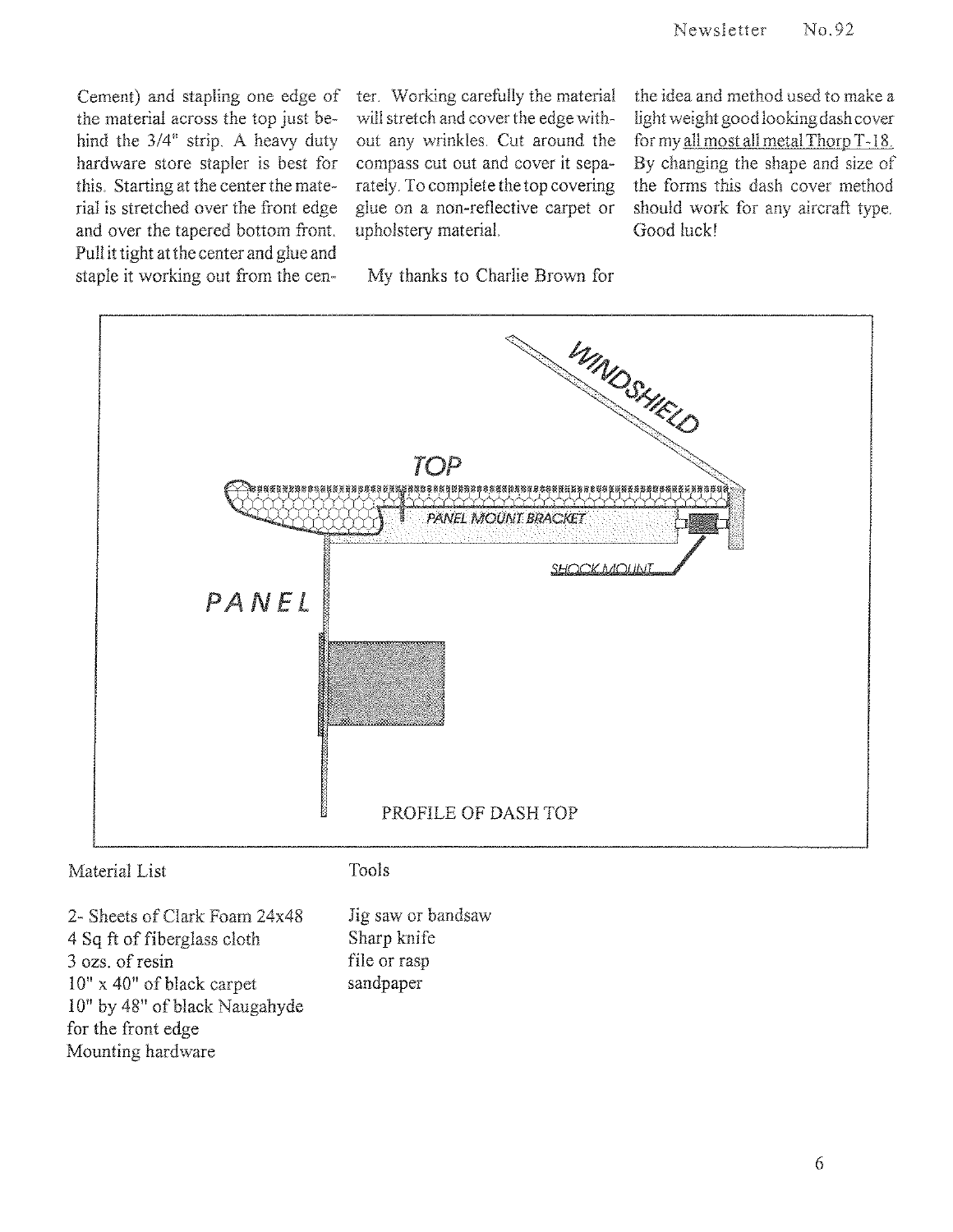### FIRST FLIGHT



I FINALLY FLEW N-160CJ ON THE 16 DAY OF THIS MONTH. I DID NOT HAVE MY TRIMS FOR WAITING ON THE CONTROL GRIPS AND WAS READING THE NEWS-LETTER SUNDAY NIGHT WHERE JOHN GOT THE T-18 APPROVED LESS A TRIM INDI-CATOR DUE TO IT BEING LIGHT ON THE CONTROLS. AFTER GETTING DUAL FROM GARY GREEN AND DAVE EBY AT McALISTER I FELT I NEEDED SOME TAXING PRAC-TICE ON MONDAY. TAXIED TO THE NORTH END OF MY **RUNWAY,** NO PROBLEM THEN TAXIED BACK SOUTH INTO THE WIND RAISED THE TAIL,(JUST FOR TAXI) IT FELT SO GOOD I RELAXED FORWARD PRESSURE AND IT LIFTED OFF. IT FLEW GREAT. THE ONLY PROBLEM I HAD WAS GETTING IT SLOWED DOWN FOR LANDING. I THINK MY A.S. IS SLOW ABOUT 20 MPH. LANDED GREAT AFTER SLOWING. I AM SOLD ON THE T-18 AS ALL SEEM TO BE. I HAD DOUG RIPLEY FROM WITCHITA FALLS FLY IN SUNDAY MAY 29, HE FLYS JOHN SIMMONS AND DAVE'S T-18, BE FLEW 160CJ ABOUT 30 MINUTES, DID STALLS AND ROLLS SAID IT WAS A GOOD ONE.

I STILL LIKE A FEW LITTLE ITEMS HAVING IT READY FOR PAINT BUT IT WILL FLY FOR A WHILE WITHOUT PAINT.

I WANT TO THANK GARY AND DAVE FOR THEIR HELP WITH DUAL IN THEIR T-18S, IT WAS A GREAT HELP.

lAM ENCLOSING A FLIER FOR OUR FL YIN IN OCTOBER INCLUDE IT IN THE NEWSLETTER IF YOU LIKE. WE WOULD LIKE TO HAVE A FEW T-18 HERE.

(keep up the good work on the newsletter. its a great help to have somewhere to go when you stump your toe)

#### **SINCERELY** COYT JOHNSTON

RT. I BOX 178 SNYDER, OK. 73566

*Editor's Note: I ran out of space and couldn* 'f *include the flyer. The date is Oct* 22. *More details in the editors column.*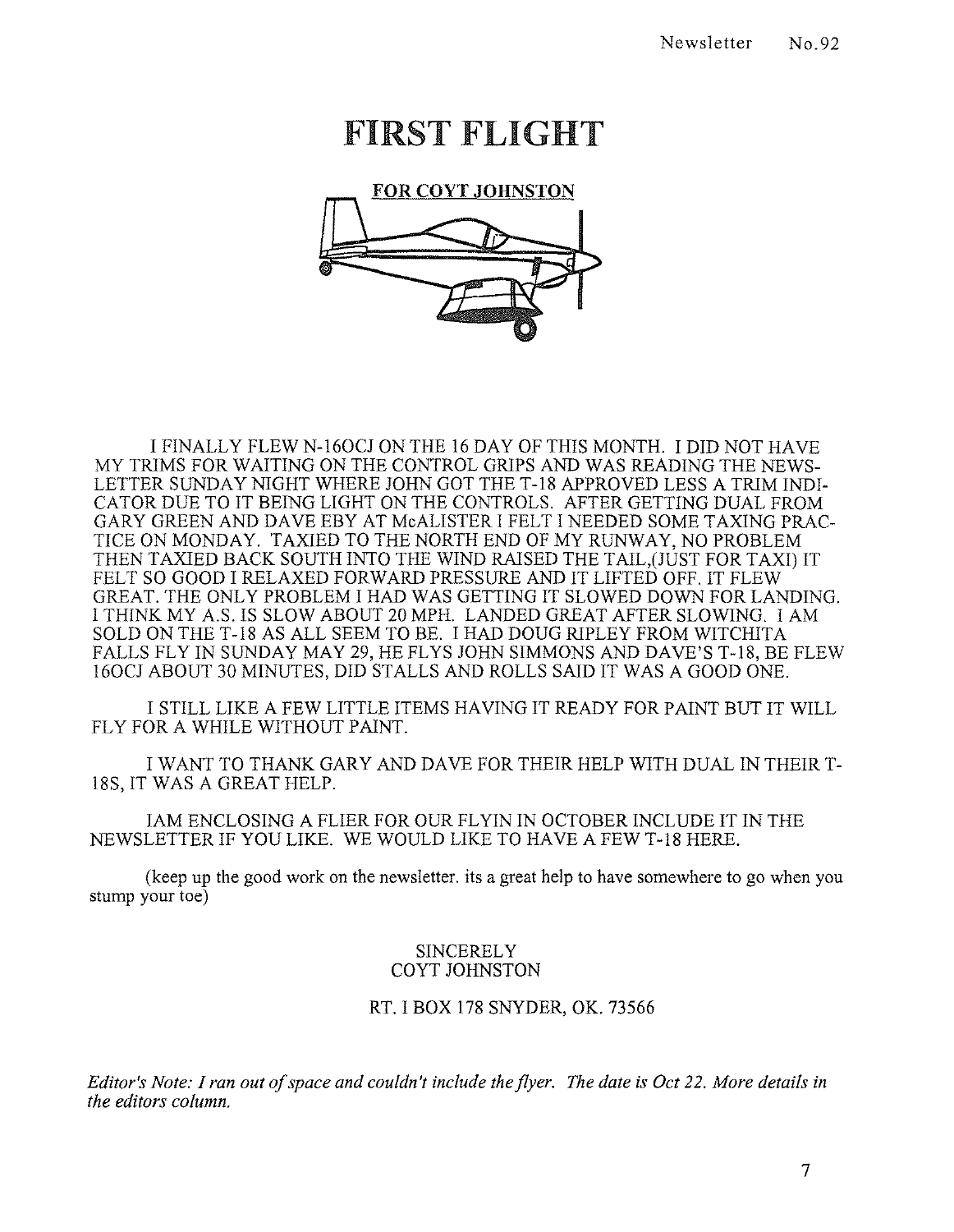

### T-18 FALL GATHERING KENTUCKY DAM VILLAGE STATE RESORT PARK

The Fall 1994 T-18 weekend at Kentucky Dam Village State Resort Park will be held on October 7-9. The private dining room has been reserved for Sat.  $\overline{O}$  ct. 8, at 7:00 PM. We will again use the buffet.

MAKE YOUR RESERVATIONS WITH THE PARK DIRECTLY. YOU MUST SPECIFY YOU WANT THE PAINE PARTY IN ORDER TO RECEIVE THE QUOTED RATES. THE LODGE MAYBE FULL OTHER THAN THE ROOMS THEY ARE HOLDING FOR OUR PARTY AS WE HAD TROUBLE GETTING RESERVATIONS THIS YEAR. RESERVATIONS MUST BE MADE BEFORE SEPTEMBER 7, 1994.<br>RATES ARE: \$46.40 (single) \$46.40 (single) \$55.68 (double)

KENTUCKY DAM STATE PARK P,O, BOX 69 GILBERTSVILLE, KY 42044 1-800-325-0146

Camping is also available on a first come, first serve basis as well as cottages. Contact the resort for information.

Kentucky Dam State Park Airport is 30 miles east of- the Cunningham VOR (Paducah) on the 90 degree radial, 8 miles south of V178. The runway is paved, 4,000 feet long.' The Airport is approximately a mile from the resort, however transportation is available for those who do not wish to walk

BRING YOUR OWN TIE-DOWNS.

### Note: If the lodge is full, there is a Ramada Inn at Kentucky Dam, not far from the airport.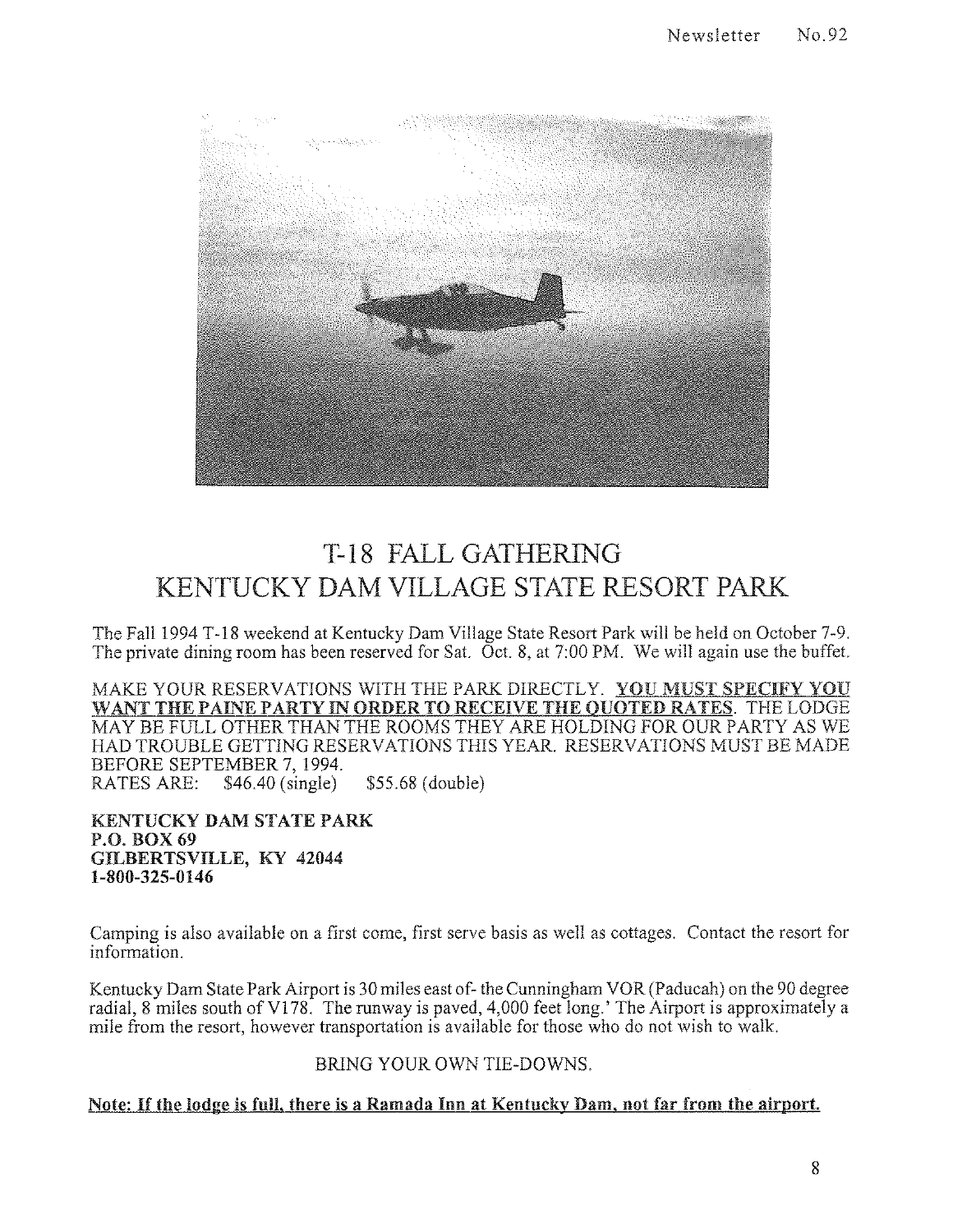### **Thorp T-18 Mutual Aid** Society

BOB AFFLECK BOX 745, HARROW ONT NOR-IGO

BILL AIRIS 6416 E. MERCERWAY, MERCER ISLAND,WA 98040 206-232-8710

JOSEPH ALT ROUTE 1, BOX 144 WOLBACH, NB 68882 308-246-55 I 0

DICK AMSDEN 20704 BIRCH MEADOW DR. CLINTON TWP, MI 48036

THOMAS B. ANDERSON P.O. BOX 214950 DALLAS, TX 75221-4950 214-855-4795

H.B. ARNOLD, III 4411 CRESTWOOD WAY SACRAMENTO, CA 95822 916-441-081 I

JOHN AUSTIN RT. 1, BOX 205A MCKINNEY, TX 75070 347-2030

LEWIS AVRAMOVICH 1962 13TH ST. CUYAHOGA FALLS, OH 44223 216-923-5067

LEN BAKER ROUTE 3, BOX 43A FALLS CITY, NE 68355

R.D. BAKER 1626 SHERMAN CANON CITY, CO 81212 719-275-8022

ROBERT BECKLEY 3772 PARADISE VIEW CARSON CITY, NV 89703

RICHARD R. BENDER 25 AVIATION DRIVE WINTER HAVEN, FL 33881 813-293-2829

ROBERT J. BERNING 927 S. 2ND. ST SPRINGFIELD, IL62704 217-525-3438

BILL BERTRAM P.O. BOX 708 HARRISON, MI 48625 5 I 7-539-3333

TONY BINGELIS 8509 GREENFLINT LANE AUSTIN, TX 78759 512-345-1537

JIM BLAKE I 1400 SHADY LANE PLANTATION, FL 33325 305-475-6737

JAMES BLAKER 8947 VICKSBURG LA. MANASSAS, VA 22110 703-368-7284

DON R. BLEHM P.O. BOX *C-182*  GREEN MIN. FALLS, CO 80819

B.R. BOERNER 4725 ADAMS RD DUNWOODY, GA30338-5222 404-394-8672

MACE. BOOTH P. O. BOX 580 DALEVILLE, AL 36322 598-8141

JAMES A. BORG 15800 MAKAH ST ANDOVER, MM 55304

AL BOSONETIO 32625 BENSON DR. WESTLAND, MI 48185 313-261-6852

BILL BRACKET 152 NORTH ROAD BUTLER,PA 16001 412-287-5804

RICHARD F. BRANDIGER R.R.8, RAPID CITY, SD 57702 341-3417

KEN BROCK 11852 WESTERN AVE. STANTON, CA 90680 714-898-4366

MAURICE BROOKS 1608 CASA CT ALVIN, TX 77511 388-2301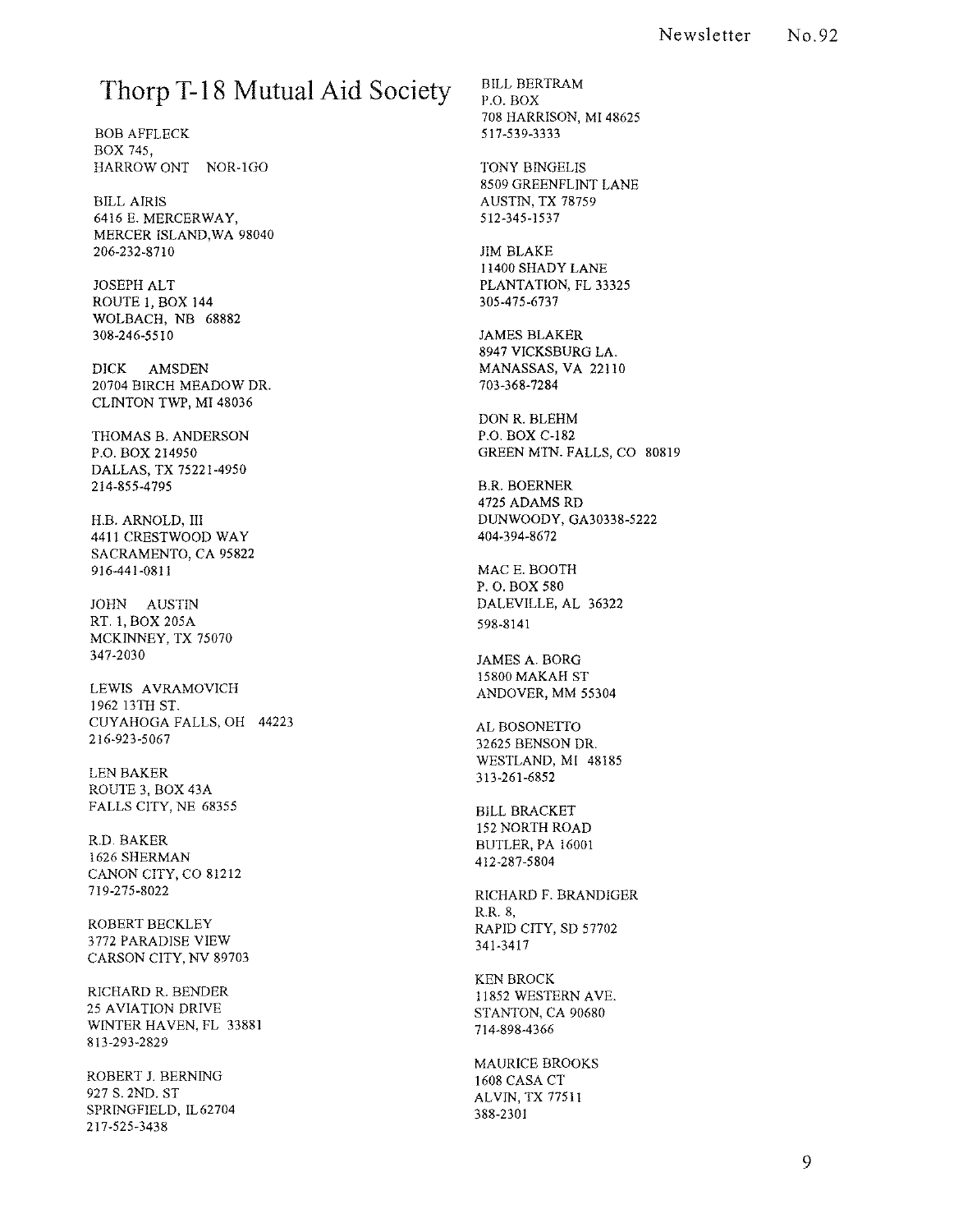DON BROUSSARD 500S, FRENCH QUARTER DR HOUMA, LA 70364 504-851-1888

ROBERT P, BROWN 432 E, CALLE BONITA SANTA MARIA, CA 93455 805-928-5431

JERRY BRUECKNER 9854 E, AVE S-6 LITTLEROCK, LA 93543 805-944-6061

DON BUCHANAN 2543 BELLEVUE AVE BETTENDORF, IA 52722 319-355-620 I

NICKY BUCHANAN PO BOX 11334 ROCK HILL, SC 29731 803-366-1513

JOHN BUFFINGTON 3618 LANCASTER RD, ERIE, PA 16506 814-838-9861

RA YMOND W, BUNDSCHUH AMERICAN EMBASSY -KL APO AP 96535

ED BURKE 250 FRANKLIN DR PITTSBURGH, PA 15241 412-941-8760

DONALD L. BYRNE, JR. 16 TAMMIE DRIVE BEAR, DE 1970] 302-834-9474

WALT CANNON 2332 N 64th ST SEATTLE, WA 98103 206-524-7221

j, E, CARLISLE 1110 EAST MARKS STREET ORLANDO, FL 32803 407-898-5111

SAMUEL W, CARSON 265 EUTAW FOREST DR, WALDORF, MD 20603 301-843-1828

JAMES CASH 1125 GREEN LEAVES DR GRANBURY, TX 76048 817-573-7766

RICHARD CAVIN 10529 SOMERTON DR DALLAS, TX 75229

ADEN BRAD CHAPMAN 17505 NETERRYS LANE NEWBERG, OR 97132-6722 503-538-7316

GARY CHENIER 3702 REBEL DR DEFOREST, WI 53532 837-2557

ALLAN S, CHIVERS 4465 ODEN BAY DR, SANDPOINT, lD 83864-9447 208-263-4618

MEL CLARK 6561 HALIFAX HUNTINGTON BEACH, CA 92647 714-897-3370

ROBERT CLAYTON 1783 HARVARD AVE, SALT LAKE CITY, UT 84108 801-582-5398

DEAN COCHRAN 255 HEMLOCK BROOMFIELD, CO 80020 303-466-3472

HOWARD COLLINS 110 E, 25TH AVE SAN MATEO, CA 94403 415-358-9036

THEODORE CONRAD 117 LAS LOMAS DR SAN ANGELO, TX 76904 915-949-1474

LESLIE C. CONWELL 1725 OAKWOOD CT. LUTZ, FL 33549 813-920-2931

GEORGE COPLAND ROUTE 2, BOX 12 DUNCAN, OK 73533

LEO J, CORBALIS 2998 VIA DEL SOL SAN JOSE, CA 95132 262-5734

GARY M, COTNER 13715 N, 150TH EAST AVE, COLLINSVILLE, OK 74021 918-371-4739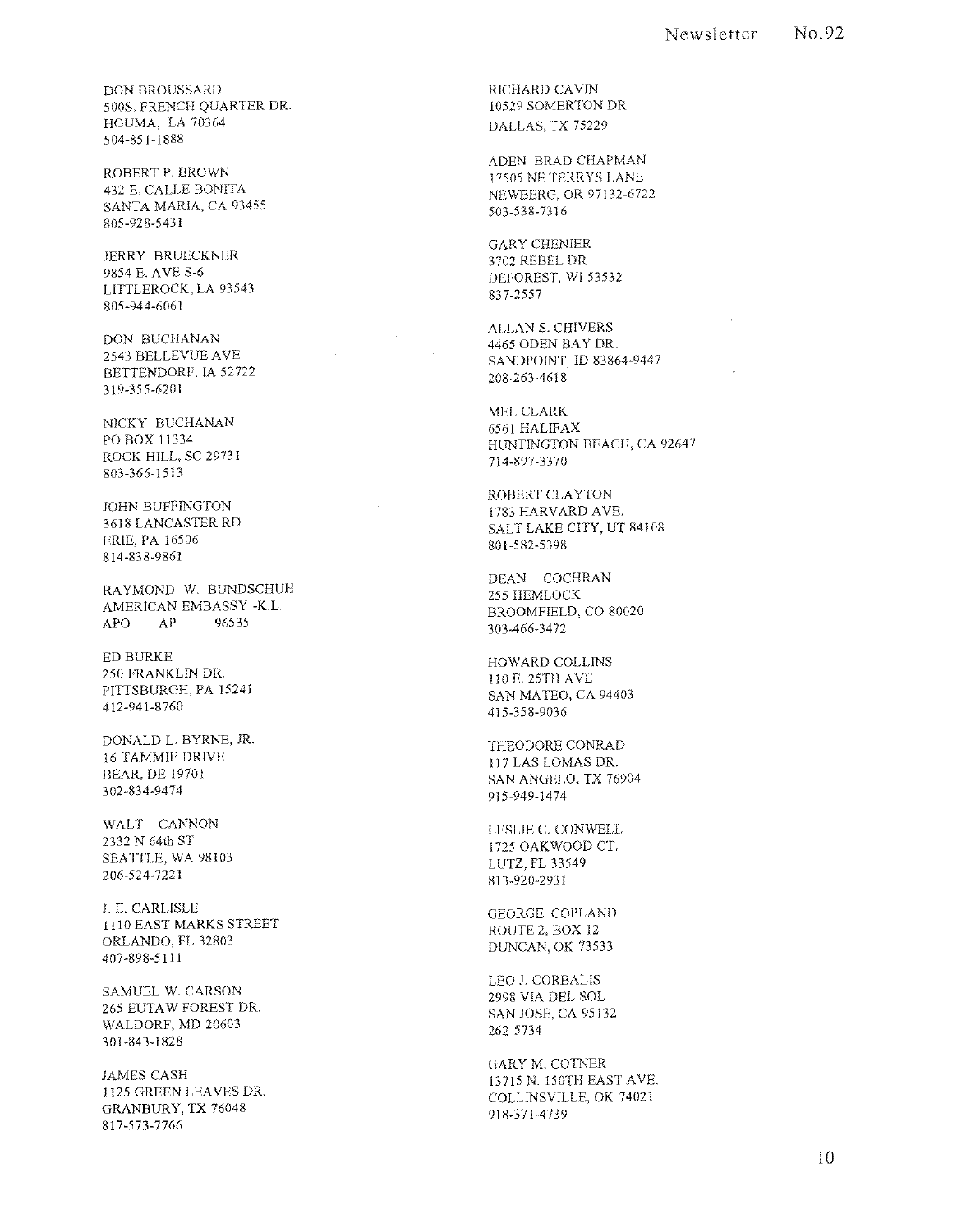ALFRED COUSINEAU 8332 N. OCTAVIA NILES, IL 60714-2627 708-967-7432

**JOHN CRAGIN** 160 STRATFORD ROAD NEEDHAM, MA 02192 617-444-3105

JAMES C. CRITCHFIELD 1579 SEAN DRIVE PLACERVILLE, CA 95667 916-621-1584

GENE A. CROCKETT 961 GENEAIRE WAY MILFORD, MI 48381 810-685-1161

JOHN CROOK 804 LEADING LANE ALLEN, TX 75002 214-72 7-1804

PAUL H. CROZIER 8016 OAKWOOD FOREST DR. HOUSTON,TX 77040 713-937-4202

DANNY CUMMINGS 600 W. MAIN McMINNVILLE, TN 37110 615-473-5401

BEN CUPP ROUTE I, BOX 300 YELLVILLE, AR 72687 501-436-5618

GERALD CZARNIAK 4536 W. NORWICH AVE. GREENFIELD, WI 53220 414-541-0318

GEORGE T. DANIELS 1132 RIVERSIDE TRACE SUGAR HILL, GA 30518 299-6750

EDWARD DANIELSEN 5726 CLEARSITE TORRANCE, CA 90505-3256 310-332-6950

EDWIN DARBY 1290 BOARD SHANTY RD. GRANTS PASS, OR 97527 503-862-2074

CARL DAUGHTERS 232 ROBLES RD. ARROYO GRANDE, CA 93420

ROGER M. DERBY 6474 FORTUNE ROAD FT. WORTH, TX 76116 817-377-3613

CORKY DOWNER P.O. BOX 561 MT. VERNON, TX 75457 903-588-2773

DON DOWNIE PO BOX 3758 KINGMAN, AZ 86402

DAN DUDASH 4641 CARTWRIGHT NORTH HOLLYWOOD, CA 91602 815-980-8145

ERIC DURIS 28 CLOVER HILL STAFFORD, VA 22554

N. L. EASTMAN 800 E. 6TH ST. KIMBALL, NE 69145 308-235-3202

DAVE EBY 3206 MARTIN BLVD. WICHITA FALLS, TX 76308 817-766-2523

EDDIE EILAND 1350 THUNDERBROOK DE SOTO, TX 75115 214-230-8266

PAUL EJBANKS 157 BAXTER RD. PUEBLO, CO 81006 948-2390

RICHARD C. EKLUND BOX 1510 LOCKEFORD, CA 9523 7 209-727-0318

L.H. ELFRINK 751 DUKE DRIVE ALAMOSA, CO 81101 589-3024

ERNEST ESTEFAN 1414 W, JACKMAN LANCASTER, CA 93534 805-948-5689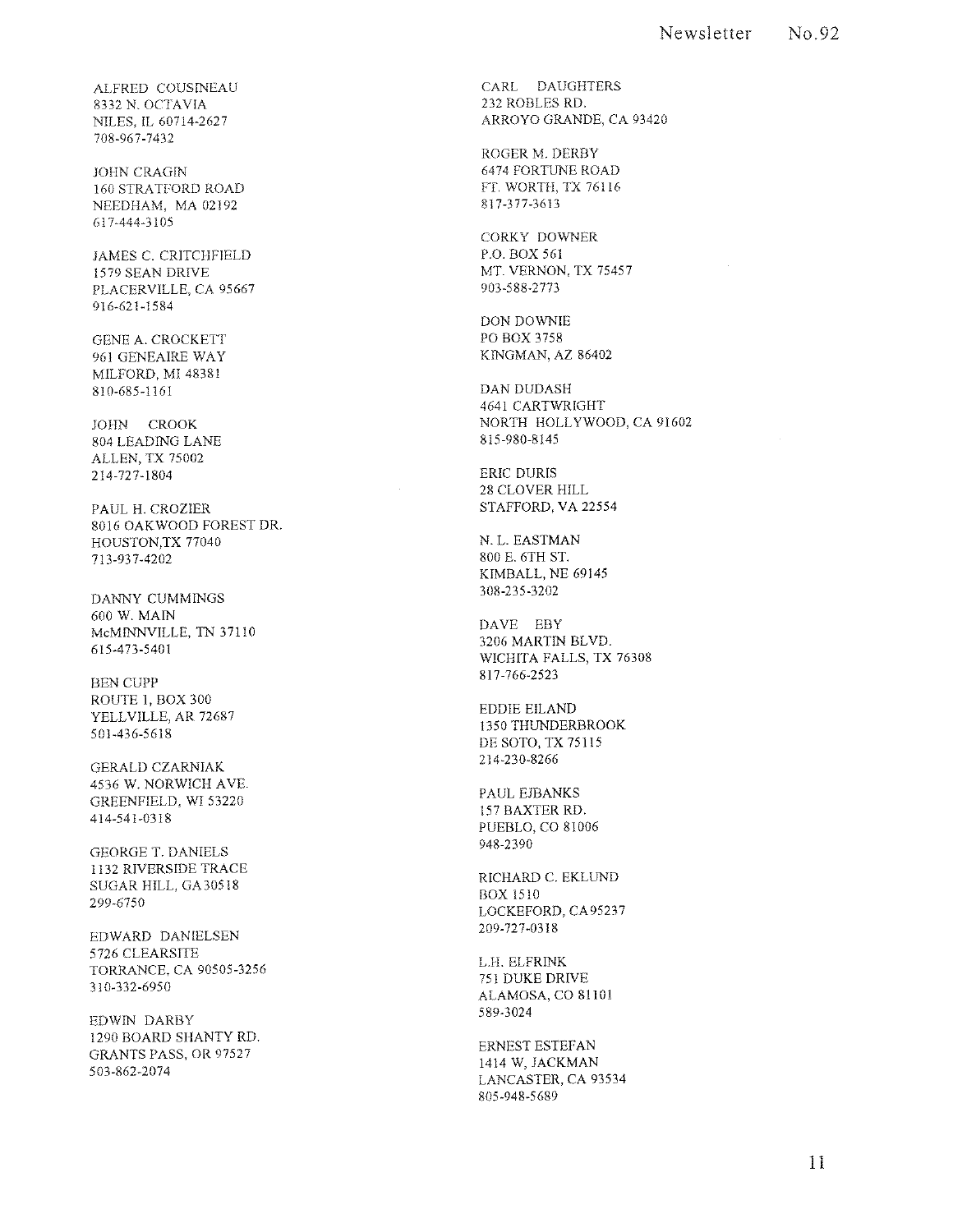JAMES W. EVANS 12108 SW 148TH ST VASHON, WA 98070 206-567-4765

JOHN R. EVENS 6855 ALLISON STREET ARVADA, CO 80004 420-2724

LARRY D. EVERSMEYER 10721 EASTLAKE CIRCLE OKLAHOMA CITY, OK 73162

ROY A. FARRIS BOX 182 NOBLE, IL 62868 618-723-2594

STEPHEN J.FIZET, JR. 3437 MCDONALD AVENUE GIRARD, OH 44420 530-3312

JACQUE FLETCHER #103, 877-64 AVENUE NW CALGARY, ALBERTA, CANADA T2K5J4

EUGENE J. FODY 4925 ZELZAH AVE ENCINO, CA 91316 818-343-8001

MELVIN FOLKERTS 1767 150TH ST. RUDD, IA 50471 515-395-2732

TOM FORSYTHE 8766 MARCEL CADIEUX MONTREAL QUEBEC H2M2L1

DAVID FOX 5100 HARRIET AVE MINNEAPOLIS, MN 55419

DOUG FRANTZ 1019 S. MEADOW LANE MUSTANG, OK 73064 405-376-4492

JAMES W. FRENCH 6711 CHEROKEE AVE FORT MYERS, FL 813-694-4240 33905

JOHN FREW 3328 SANDHURST RD BIRMINGHAM, AL 205-967-3338 35223-2806 ROBERT FURRER, M.D. 590 COUNTRY CLUB RD EUGENE, OR 97401 503-687-2424

LEONARD GAINES 2327 RUE DE CHARLENE RANCHO PALOS VERDES, CA 90274 310-833-1007

WM. R. GARDNER 1308 MADISON ST. ALICE, TX 78332 512-664-6364

JOE GAUTHIER 9 KOWAL DRIVE CROMWELL, CT 06416 203-635-4058

CHARLES GEORGE 14287 POLK ST SYLMAR, CA 91342

ROMAND GERRARD 2874 NORTH 6TH ST. SPRrNGFIELD, OR 97477 503-746-0452

WALT C. GIFFIN 419 S. FAIRWAY DRIVE PUEBLO WEST, CO 81007 719-547-2906

FRED GINDL 5515 TREMAINE RD. MILTON,ONTARIO,CANADA L9T 2X5 416-876-2038

ANTHONY E. GINN 4400 STETSON AVE ROSAMOND, CA 93560 805-246-4829

HOWARD GINN 8436 PROSPECT ST. MOJAVE, CA 93501 805-824-3140

GARY GLEFFE P.O. BOX 177 DEER PARK, CA 94576 707-965-3606

DAVID V. GOFF 3442 PUTNAM ROAD ST. AUGUSTINE, FL 32086 904-797-6046

PETE GONZALEZ 1318 SERVER DR. COLORADO SPRrNGS, C080910 719-634-6358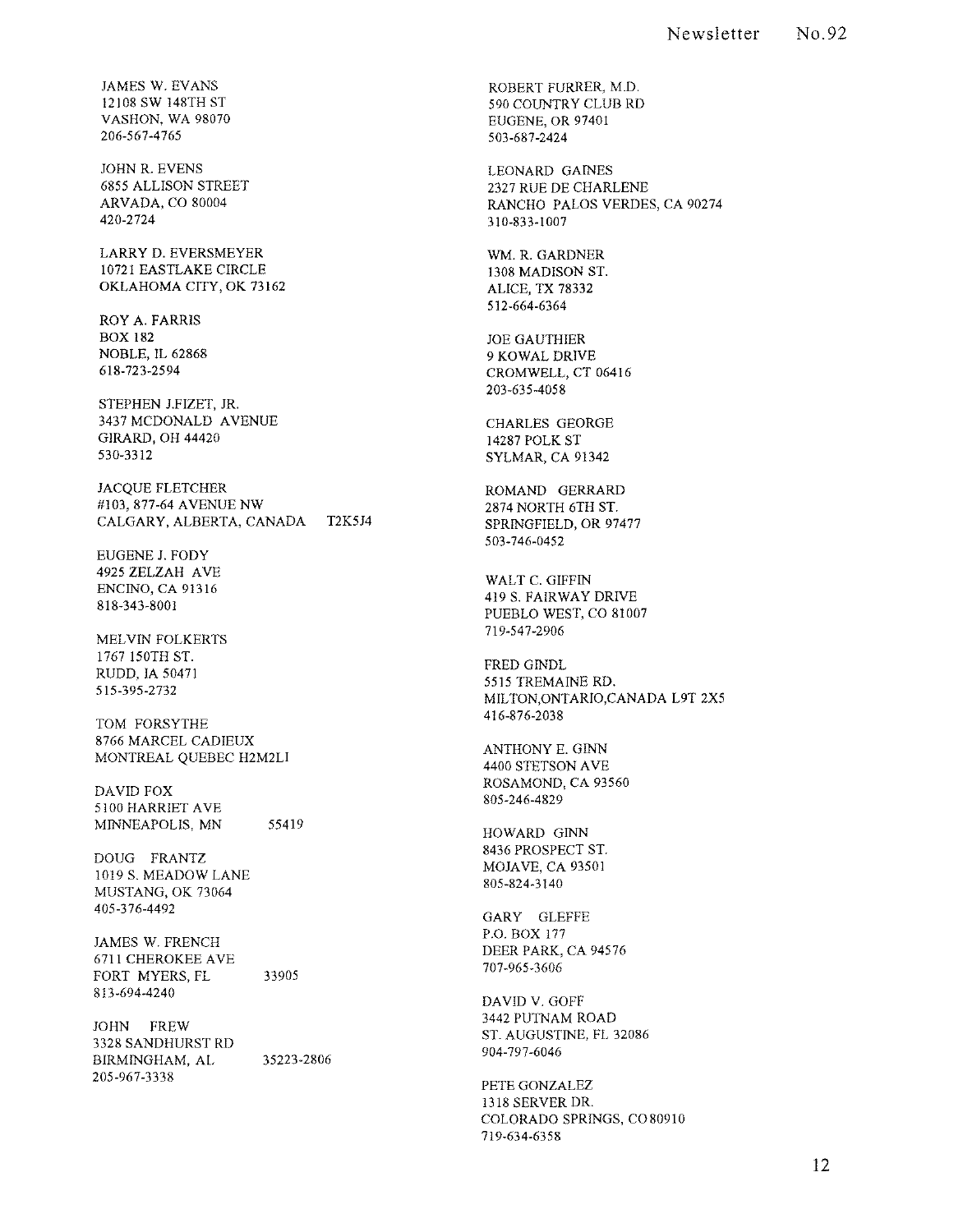DAN McGREW 125 N, SMITH AVE TUCSON, AZ 85704

HARLO McKINTY 101 RAINBOW DRIVE, #1697 LIVINGSTON, TX 77351 602-983-5363

**T. McLAM**  4 DEBBIE LANE WESTHAMPTON BEACH, NY 11978-2060 516-288-7054

KIM NACK 2940 DEVONSHIRE DRIVE FLORISSANT, MO 63033-1320 314-839-3873

PAUL NATHO ED, BOX 26918 AUSTIN, TX 78755 512-346-7004

DAVID NEUSTEL 1045 SUNFISH DR MANTECA, CA 95337 209-823-0625

JOHN O'KEEFE 13630 BEL AIR DRIVE VICTORVILLE, CA 92392 619-245-0960

EARLODY 28903 GUNTER RD SAN PEDRO, CA 90732 310-833-6872

BOBOLDS 2207 WILKES AVE DAVENPORT, IA 52804

BRIAN OLNEY 28 BRIAN AVE W, AUSTRALIA 6153 09-364-2120

DEAN OLSON PO BOX 177 HUDSON, IL 61748

JAMES G, PAINE 4240 WAGNER ROAD DAYTON, OH 45440 513 426 9671

BOB PARK 16911 MT, ROSE HWY RENO, NV 89511 702-849-9206

CHARLES R, PATTON 21490 CAMINO ARRIBA MURRIETA, CA 92562

NORMAN W, PAUK 608 S, 152ND ST, APT B3 BURIEN, WA 98148 244-9362

BARRETT L. PAYNE 4618 BURNET ROAD AUSTIN, TX 78756 454-5671

RICHARD PENMAN 5918 BORDMAN ROAD DRYDEN, MI 48428 810-628-5075

ALBERTO PEREIRA 3615 CAPISTRANO TRAIL AUSTIN, TX 78739 512-282-2871

BOB PERNIC 86 DARTMOUTH RD WILLIAMS BAY, WI 53191 414-245-6445

lW, PERRINE 2722 MILITARY RD JACKSONVILLE, AR 72076 501-985-6437

DAVID PETRO BOX 14 BENEDICT, NE 68316 402-732-6725

G,M, PINKSTON 8567 SAN LEANDRO DALLAS, TX 75218

SVEN-ERIK PIRA STROMSVAGEN 29 S-83300 STROMSUND,SWEDEN

ED POE 402 EAST BRAEBURN DRIVE PHOENIX, AZ 85022 602-942-8500

ROBERT w, POEHNER 607 AMOS ROAD SHELBYVILLE, IN 46176 317-398-9985

CLARK POLINSKI 13421 BRAINARD CHICAGO, IL 60633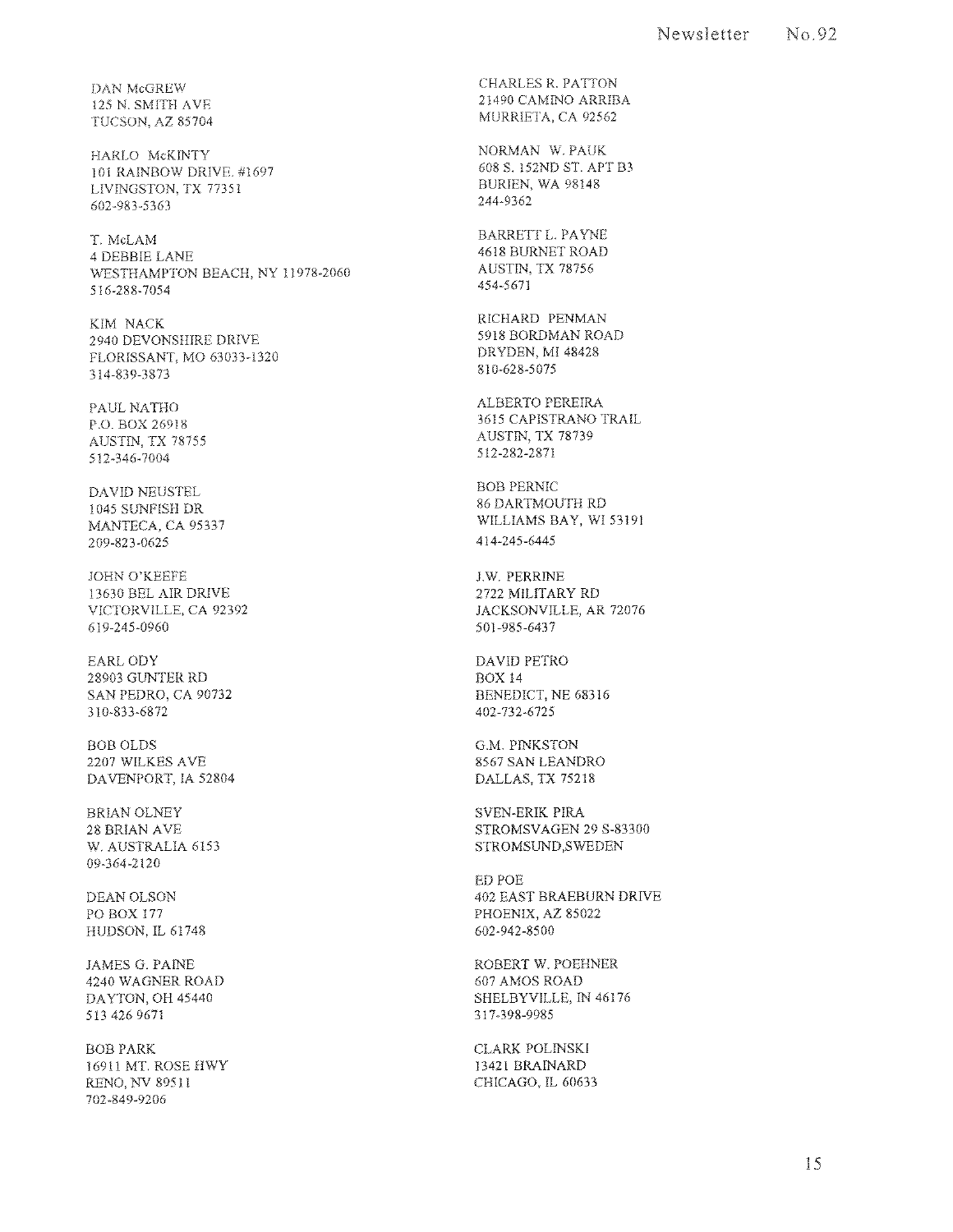ARV1L M. PORTIeR 2200 SUTLER LANE MILTON, FL 32570 208-683-3126

RANDALL L PORTER P.O. BOX 212 ATHOL, ID 83801-0212 208-683-3126

**JEFFREY PULS** 1635 HINER ROAD ORIENT, OH 43146

JIM PUTNEY 1707 W, LAVENDER LN ARLINGTON. TX 76013 817-274-1083

KENNETH RANTA 9805 P CIR. OMAHA, NE 68127 402-593-9492

CLIFTON REDDEN 8774 AIRPORT RD GEORGETOWN, on 45121 513-378-6604

PAUL E. RENDEL 2684 LINDENWOOD DRIVE PITTSBURG, PA 15241 412-835-2974

JAMES H. RENNEKER 4147 26TH AVENUE SOUTH MINNEAPOLIS, MN 55406 612-724-6735

KEN RHOADS 175 HICKORY LANE-FAR HILLS EAST PEORIA, IL61611 309-699-2039

LOUIS RIEKERT 3913 ECUADOR C!RCLE PASADENA, TX 77504 713-941-7432

EVAN A. ROBERTS RT. 5 BOX 158C TEMPLE, TX 76501 817-778-2252

LEON ROBERTS 832 CALLE PRIMAVERA SAN DIMAS, CA 91773 909-599-9569

B. C. ROEMER TRUEFLlGHT BOX 1000 MANITOWISH WATERS, WI 54545 379-2439

GERALD F. ROMEO 32 KOMAR DR. BALLSTON LAKE, NY 12019 5 I 8-399-8386

FRANK RONCELLI 4118 WEST L4 LANCASTER, CA 93536

GARLAND D. ROOT 4216 ASTORIA STREET SACRAMENTO, CA 95838 916-922·5070

RUSSELL ROSS BOX 411, RR #1 SIOUX CITY, IA 51108 239-5681

BRYANT ROWLAND 6703 GENERAL CUSTER WICHITA FALLS, TX 76310 817-692-9089

DONALD F. RUFFNER 8 UPTON LN YARDLEY, PA 19067

CHARLES M. RUSSELL 10992 HWY 133 CASSVILLE, WI 53806-9606

ROBERT V. RYAN BOX 954 SEELEY LAKE, MT 59868 406-677-31 I 7

DARRON J. SANCHEZ 4462 ST KATHER!NE AVE BATON ROUGE, LA 70805

ROGER SAUNDERS 1370 THOMPSON GLENDALE, CA 91201 818-246-9371

WILLIAM SAUNDERS III 2376 HOLLY LN ORANGE PARK, FL<sub>32073</sub> 269-1366

DWIGHT SCAGGS 3182 WESTBORO RD BLANCHESTER, on 451 07~9506 513~ 783~2241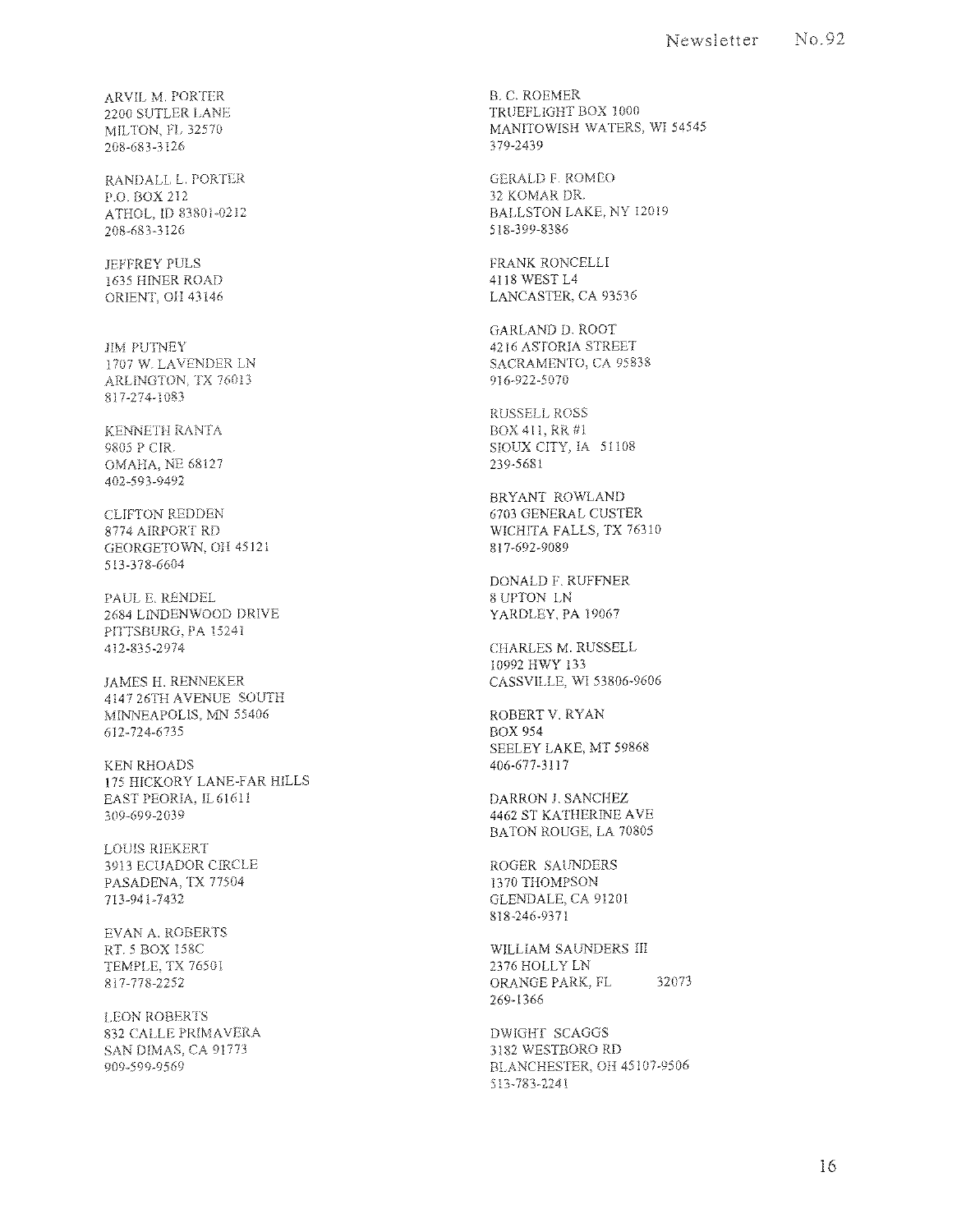**Please add these names to the membership list. A computer transfer program omitted them and I didn't catch the mistake in time to sop the printing press. Sorry about that!** 

ROBERT W. HIGHLEY, JR. 2919 DEERBROOK DR. LAKELAND,FL 33811

A.C.HILL 4106 QUEENSBURY HYATTSVILLE, MD 20781

JAMES HOCKENBROCK R.D. I, BOX 361-A REEDSVILLE, PA 17084

LEROY HOLT BOX 238 SAVANNA, OK 74565

CURTIS HOPKINS 11537 JESSICA LANE LAKESIDE, CA 92040

JACK W. HULL 322 MEUSE CT. BLUE GRASS, IA 52726

WALLACE G. HUNT 1658 PLAZA DR. ROCKFORD, IL 61108

ELMER HYMEN 36 CENTER STREET MIDLAND PARK, NJ 07432

GARY JACKSON P.O. BOX 69 SIMMS, TX 75574

BOB JAEGER 603 RUSTIC ROOK SOMONAUK, IL 60552

COYT E. JOHNSTON RT. I BOX 178 SNYDER, OK 73566

RICK JONES 550 WINDY LANE CEDAR HILL, TX 75104 SCOTT KELLER 27 HA WTHORNE VILLAGE CONCORD, MA 01742

BARRETT KEMP 434 WAKEROBIN RUSSELLVILLE, AR 7280 I

JACK KENTON FAA, PSC#5 P.O. BOX 4309 APO AE 09057

TOM KERNS 7033 AUTUMN TERRACE EDEN PRAIRIE, MN 55346

PHILLIP KEY 251 LATHROP SUITE A SACRAMENTO, CA 95815

RICHARD C. KEYT F. ACH. MD841 P.O. BOX 619617 DALLAS / FT. WORTH AIRPORT, TX 75261-9617

DONALD R. KING 1876 ROUTE 52 HOPEWELL JUNCTION, NY 12533

PAUL KIRIK 3527 13TH ST. MOLINE, IL 61265

STEVEN P. KIRIK 5039 EAST RIDGE DR. WICHITA FALLS, TX 76302

JEFFREY KLOSSNER 7349 CTY RD. I II SALIDA, CO 81201

GARY D. KNAPP 8234 W. HIERBA RD. AGUA DULCE, CA 91350

ROBERTL. KOEPP 1380 SUNNY HEIGHTS ROAD FALLBROOK, CA 92028

JOSEPH L. KROUPA 505 TWINNING DR. DA YTON, OH 45431

LES KRUMEL P.O. BOX 1115 CEDAR CREST, NM 87008 DA VID R. L'HEUREUX 23224 DALBEY DR. VALENCIA, CA 91355

MARIO LA POMA P.O. BOX 777 FRANKLIN NC 28734-0777

RICHARD D. LAHTI 4720 CROWN A VENUE LA CANADA, CA 91011

EDWARD C. LAMBERT 2166 FARRINGTON DR. EL CAJON, CA 92020

EDWlN H. LAYTON HCR 80 BOX 60 WARFORDSBURG, PA 17267

GA YLE LECOUNT 407 MILL ST. GEORGETOWN, IL 61846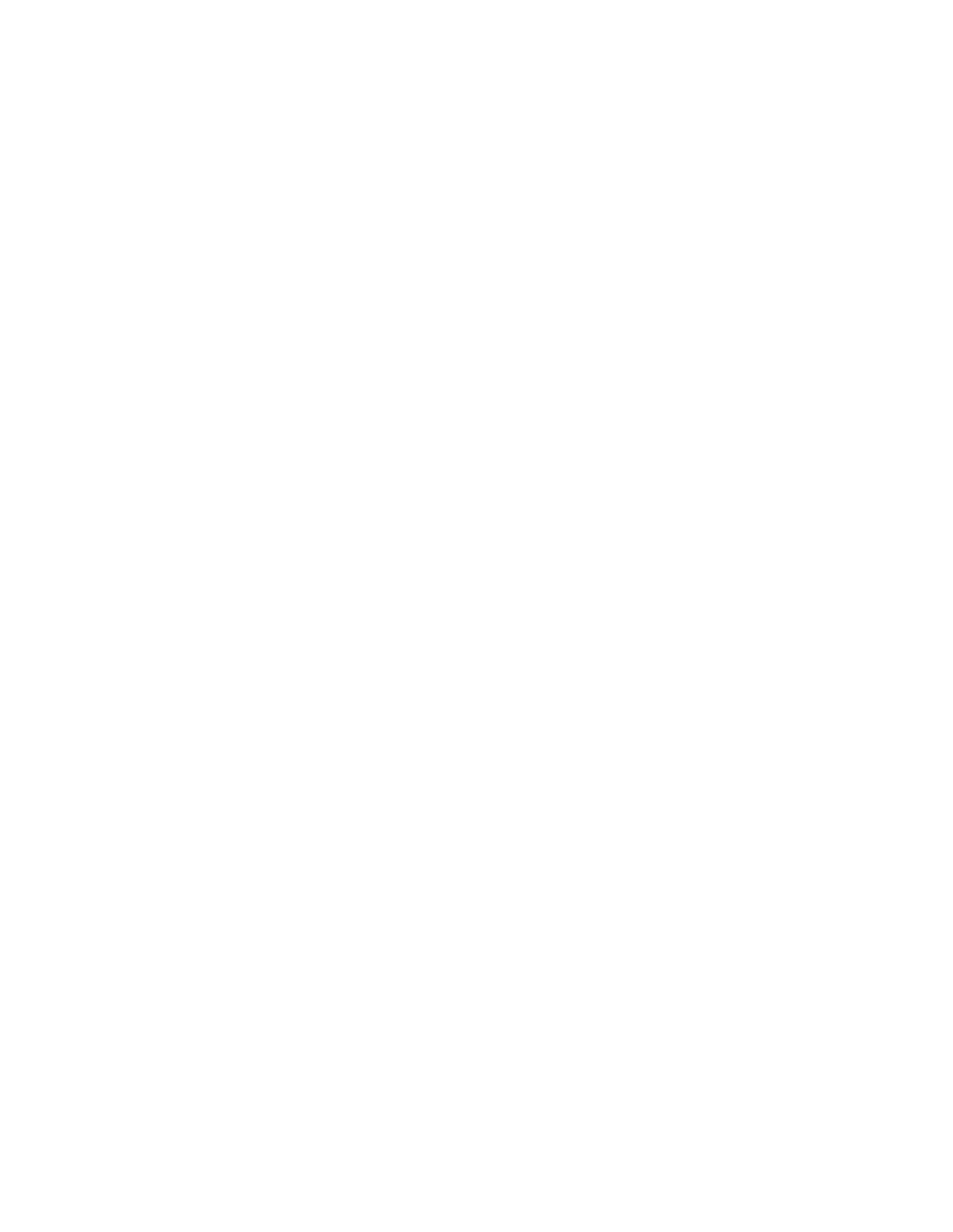DONALD G. SCHINDLER 23061 OXNARD ST WOODLAND HILLS, CA 91367-3232 818-340-2094

P.M. SCHMITT 1040 SARATOGA RD. (RT50) BALLSTON LAKE, NY 12019 518-885-4582

BEN SCOLA 315 W HAVEN DR ARLINGTON HEIGHTS, IL 60005 708-437-7153

DAVE SEA WELL 53 CIRCLEVIEW DR. LEXINGTON, SC 29072

CRAIG SHEELY BOX 38 MANILA, UT *84046*  80 1-784-J20 1

NICIlOLAS SHEW ALTER 4250 NEW LOTHROP RD. CORUNNA, MI48817 313~638-5822

MRS. PAUL SHIFFLET RT 2 BOX 44 EARLHAM, IA 50072 515-758-2621

TOM SHOCK 22 2ND SW CUT BANK, MT 59427 406-873-5377

CHARLES W. SHUSTER 1019 NORTH CLIFTON PARK RIDGE, IL 60068 708-692-2432

LAWRENCE SILVA 251 E. BROADWAY ATWATER, CA 95301 209-358-3112

ALEX G. SIM 4460 KNOX AVE ROSAMOND, CA 93560 805-256-4733

WILLIAM S. SIMPSON 4306 BRIAR CLIFF DR WICHITA FALLS, TX 76309 817-692-7124

LEE SKILLMAN 7676 WINDCREST DR MOBILE, AL 36695 205-633-3535

BOB SLAGLE 39 ROBIN HOOD LN. CLUTE, TX 77531 265-8383

GENE H. SLOAN, JR 412 LILLARD ROAD MURFEESBORO, TN 37130 615-893-2152

MARION SMALLWOOD RT.2 BOX 327 LOWELL, AR 72745 501-756-6565

J. G. SMITH 47 SILVER RIDGE RISE NW CALGARY, ALBERTA, CANADA T3B 4P6

ROD SMITH 316 NORTH HAMPTON ROAD<br>WILMINGTON, NC 28409 WILMINGTON, NC

NEIL R. SMOOTS 159 NAOMI AVE SHELL BEACH, CA 93449 805-773-5108

FRANK SNEDEKER 5528 231ST AVENUE S.E. ISSAQUAH, WA 98027 206-342-0124

RICHARD O. SNELSON RT.3 BOX 295 CLINTON, IL 61727 217-935-4215

JOHN B. STARR 1120 HALLAMWOOD CT LAKELAND, FL 33813 813-644-4452

HANK STEIGINGA 45528 NEW TREE LANCASTER, CA 93534 942-3046

HAL STEPHENS 5286 KAFTON DR SAN JOSE, CA 95124 408-723-0244

JAMES 1. STRICKENBERG 4344 GEM CT. ERIE, PA 16504 814-825-2918

J. L. STUART 1521 EAST AVALON SANTA ANA, CA 92701 714-543-2331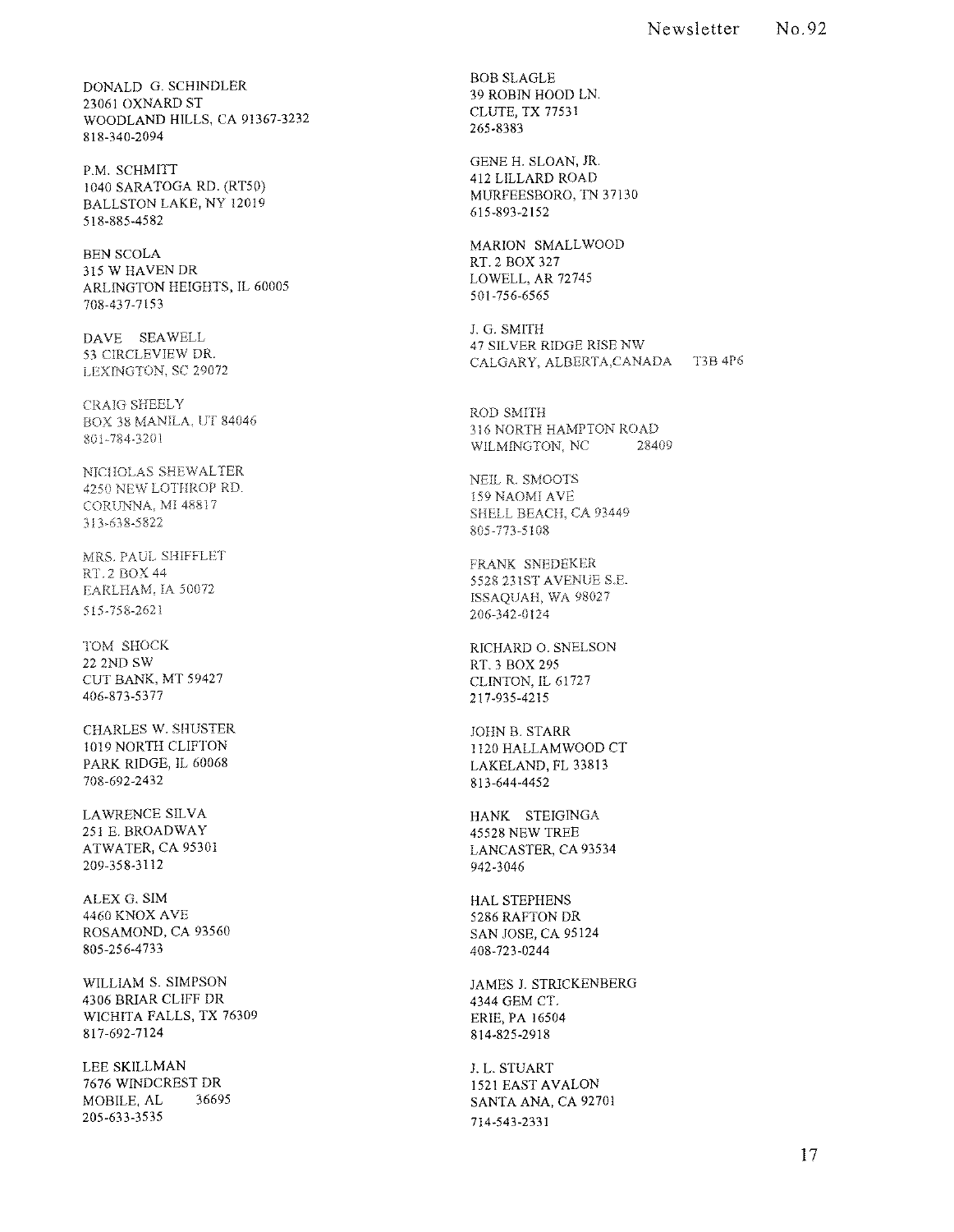FLORAN P. SULLIVAN 11355 36TH PLACE N. PLYMOUTH, MN 55441 612,559-0767

DONALD P. TA YLOR 5 GREENWAY DR. ;\]0, AZ 85321 602-38?~6736

DAVE TENNANT 121 PRINCETON PLC. LOMPOC, CA 93436 805-735-3115

BERNARD THALMAN 2912 OLD GLENVIEW RD WILMETTE, IL 60091 708-251-6959

ERNEST N. THORP R.R. 3, BOX 252 CLINTON, It 61727 214-935-5461

H. THURMOND 853 GRAYMOAT DR. MOBILE, AL 36608

RAYMOND F. TILLEY 56 BALD HILL RD LAIINCESTON, TASMANIA AUSTRALIA 7250

JERRY TINDELL 462 CREEK CHURCH RD. PANSEY, AL 36370 205-899-5971

LESTER TINNIN 3354 S. FLOWER ST #8 LAKEWOOD, CO 303-987-0851 80227

BUD TODD RT 1, BOX 5 BYRON,CA 94514 510-634-1223

TIM TRAVIS 1 60 AVIATION DR. N, NAA NAPLES, FL 33942 813-643,0733

TIMOTHY TROYER 5332 ESTHER AVE QUINCY, IL 62301 217~223~7328

LYLE TRUSTY 1665 NEWGROVE WEST LANCASTER, CA 93534 805-949,] 131

GEORGE F. TRUVER 727 BLACKTHORNE AVENUE EL CAJON, CA 92020

PHIL TUCKER 1237 E. AVENUE lIZ LANCASTER, CA 93535 805-949-2312

BRIAN UNDERWOOD RRl BOX 137 WINDOM, MN 56101-9514

STEVE VAIL 624 W. CYPRESS COMPTON, CA 90220 310-763-2388

LEE WALTON 343 CHAMPIONS COLONY III HOUSTON, TX 77069

JACK WARREN 115 DOGWOOD LAKE CT. ROSWELL, GA 30076 404-518-3313

BILL WARWICK P.O. BOX 397 AGUILA, AZ 85320 602-685-2426

WENZEL WECH AM LOBEL 18 SAARBRUCKEN, GERMANY 66125

THOMAS WEINBERG P.O. BOX 1604 MT. VERNON, IL 62864

HAROLD G. WHEELER ONE DANA DRIVE GROVELAND, MA 01834 617-594,9890

LAWRENCE WHETZEL 15621 CALISTOGA DR. RAMONA, CA 92065 619-788-1787

CYRIL WILLIAMS 3440 HACKAMORE LN. CHICO, CA 95926 342-53 I 9

TED WILLIAMS 640 STREET RT. 12 BOX 314 MANSFIELD, OH 44903 529-5487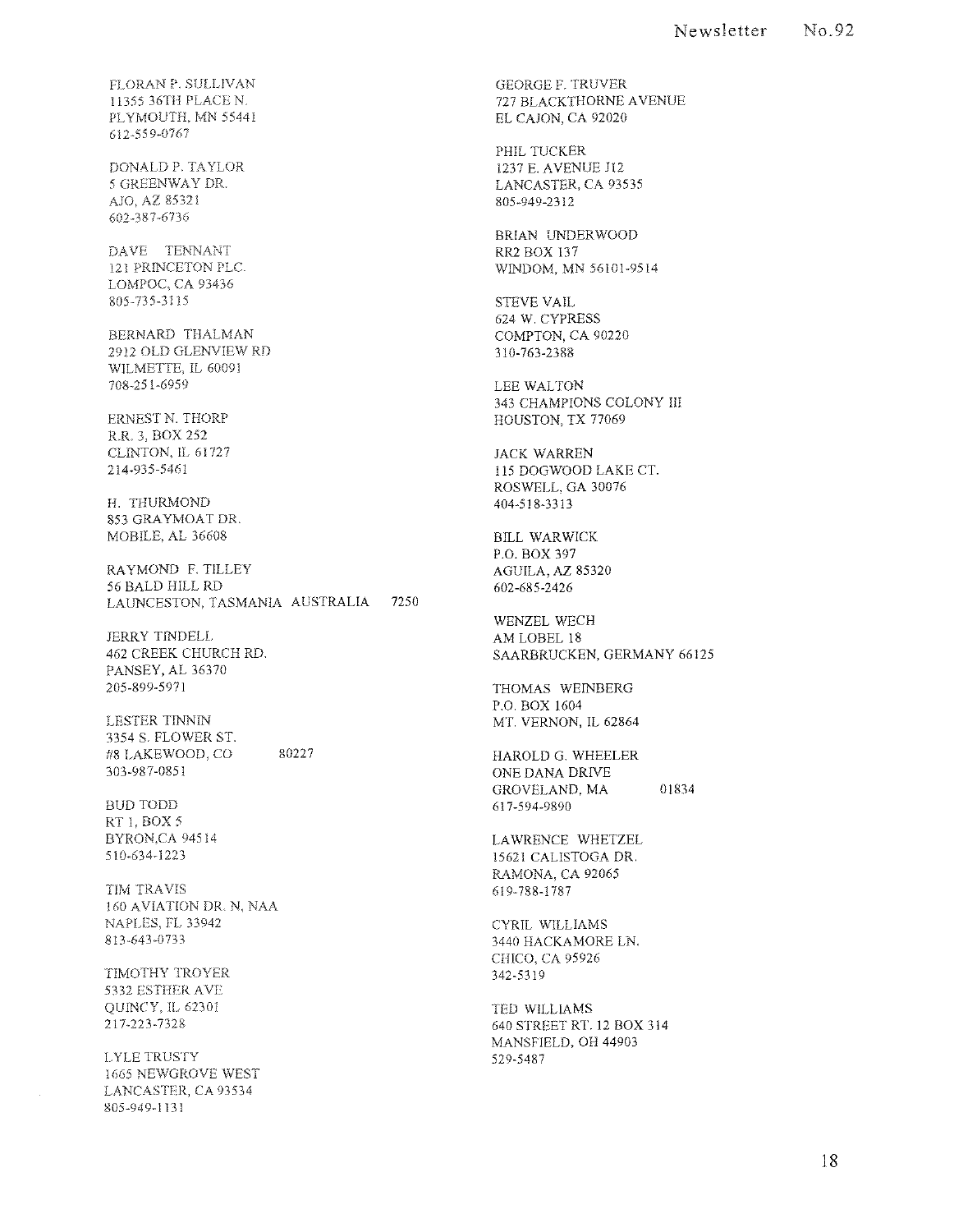WILLIAM F. WILLIAMS 1014 BURRIS RIDGE LAKELAND, FL 33809 988-4061

JOHN WINTON BOX 84 PORT MANSFIELD. TX 78598 210·944-2641

ARTHUR WITZKE 45731 FERMANAGH DR. NORTHVILLE. MI 48167 .113-349-4374

DANIEL L. WOLFE 860 WILKERSON RD. FAIRBORN, OH 45324 513-864-2781

BOB WOOD 926 WESTMONT DR HOUSTON, TX 77015 713-453-6696

DR. HAROLD WOOLF 320 KNOLL WOODS TERRACE ROSWELL, GA 30075 993-3016

ROBERT YEAKEY 9729 BELLEWOOD DALLAS, TX 75238 214-348-2947

### For Sale

Thorp T-18, 410TT, 290SMO, 160HP I0320, 185MPH CRUISE, IFR CAPABLE, NAVCOM, ILS, LORAN, XPNDR MODE C, ELECTRIC PITCH & AILERON TRIM, INTERCOM, FLIES GREAT! \$22,500 FAIRBORN, OHIO CALL 513, 864-2781



EKLUND ENGINEERING, INC. P.O. BOX 1510 LOCKEFORD, CA 95237 209·727-0318

JOHN THORP'S PROFESSIONAL PLANS seT FOR THE T·18 "New Antique" SPORT PLANE.

THE 30th ANNIVERSARY EDITION INCLUDES:

- 繇 219 BLUE LINE DRAWINGS PRINTED FROM JOHN THORP'S ORIGINAL VELLUMS.
- ◎ PLANS STORAGE BOX WITH THORP LOGO
- 6 2 ORIGINAL ''Thorp 1-18" LOGO DECALS SUITABLE FOR YOUR COMPLETED AIRFRAME.
- Ø COPY OF ''Tho Spirit 01 Thorp T-18" MEMORIES BOOK.

Price: \$300"

Plans only - \$250"

Information Package - \$15 (pp)

Thorp #1072, 4" Prop Extension<br>"Clear Anodize with bushings - \$235

"Includes UPS standard delivery in U.S.A. Overseas delivery quoted promptly.

Current Plans Owners - 4"H x 9"W T-18 Logo -\$15 each (pp)